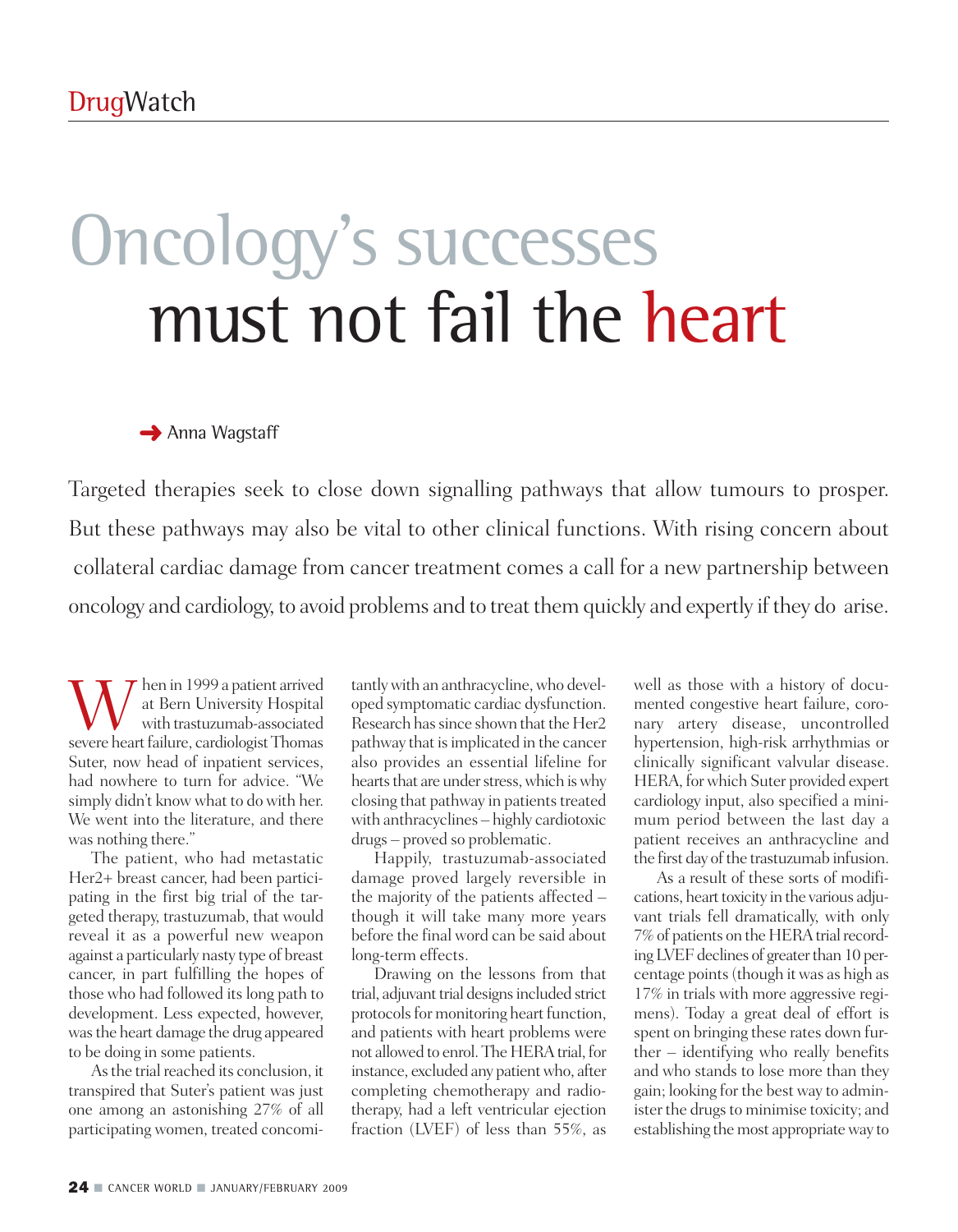### **DrugWatch**



monitor and manage cardiac toxicities that cannot be eliminated.

For Suter's patient and many others, these precautions came too late. Suter is convinced that, even allowing for the benefits of hindsight, this problem should have been foreseen and avoided. "If we are really critical with ourselves, wewould have known from animal data that were published in the early 1990s that if you inhibit this system [the Her2 signalling pathway] you will have significant cardiovascular side-effects. If the people who developed these drugs had looked at these data, this would have been known before the treatment entered the clinical scenario, and they would have set up the trial so we would not have been taken by surprise."

### TUNNEL VISION

Suter warns that clinical and preclinical researchers can focus too narrowly on the anti-cancer activity of new targeted therapies without giving enough thought to what these therapies are doing to other essential biological functions.

"For people who are involved in setting up and conducting these trials, their major

focus is the cancer. And rightly so. Signalling side-effects that affect other body systems are not their primary focus, and so it is as simple as people not thinking of these issues.It's embarrassing to admit, but I think that is the reality."

Suter is now calling for a more interdisciplinary approach in both awareness and working practices to avoid the same mistakes being repeated.

"Oncologists need to learn to work with other specialists, such as the cardiovascular physician, and vice versa. The cardiovascular physician should become aware of the problems some of these drugs cause and should be interested in looking into these side-effects and helping oncologists to deal with  $\tilde{z}$ them and attempt to differentiate what is dangerous from what is not."

He cites as one example the cardiooncology clinic that has been set up in his own hospital."Two of us, a cardiologist and an oncologist, look at patients who have developed these side-effects. You need someone who looks at the  $\exists$ ILLUSTRATION: FRED VAN DEELEN, WWW.ORGANISART.CO.UK

## "It' s embarrassing to admit, but it is as simple as people not thinking of these issues "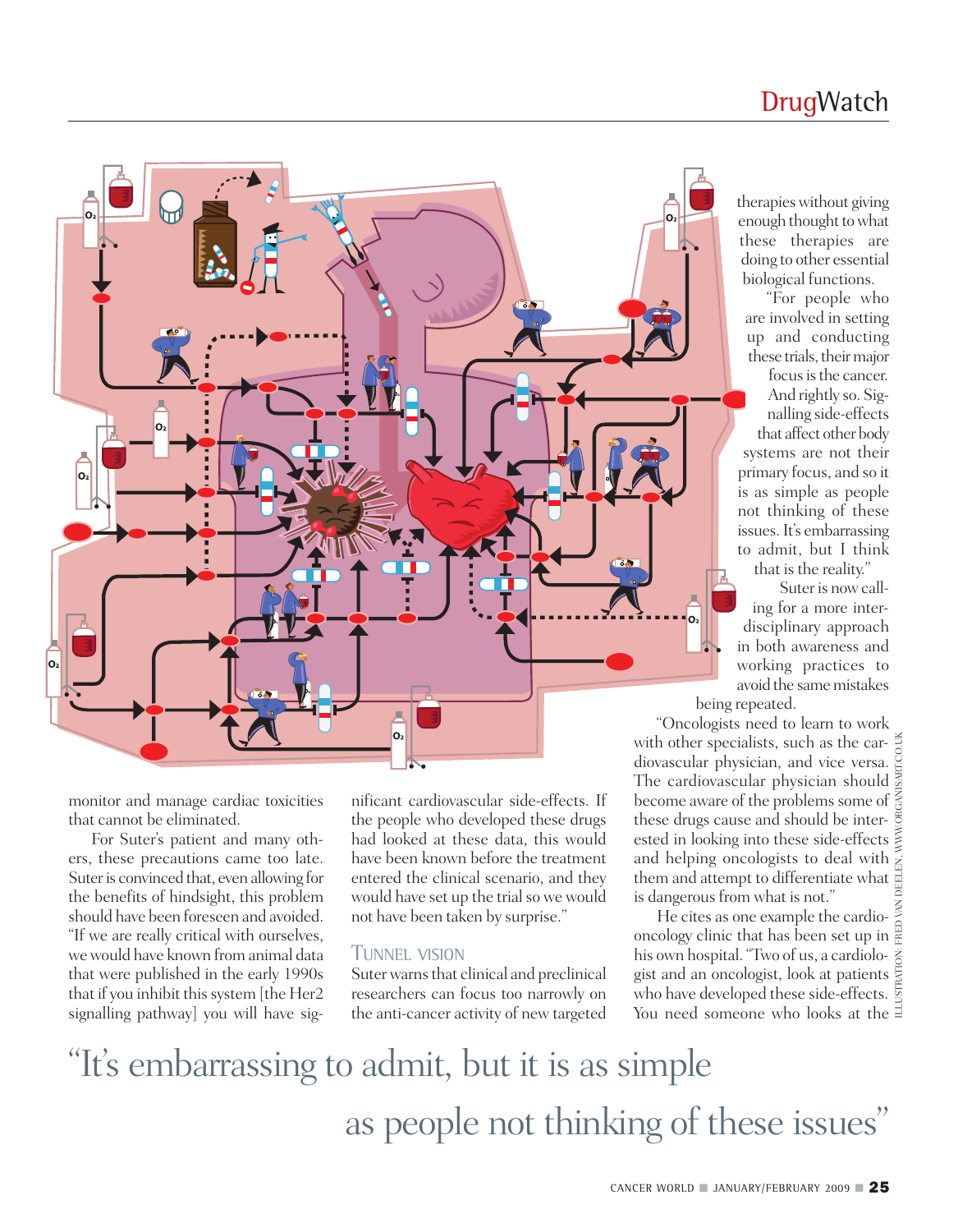# "It' s naïve to believe that, if you inhibit a pathway to kill a cancer cell, you won 't kill other healthy cells "

efficacy of cancer treatment and someonewho can advise the oncologistwhat to dowhen problems occur. This affects the choices of cancer treatment. If you have a patient at risk for certain diseases, you might not want to use anthracyclines any more, in particular when you plan to treat them in a second step with targeted therapies."

### BE AWARE

He stresses, however, that calling in a cardiologist after a problemhas occurred is not the answer. What is needed is a greater awareness of the potential for cardiac problems. Preclinical researchers need to do the appropriate tests in relevant models. Cardiac function and biomarkers need to be thoroughly investigated in phase I and phase II trials. Clinicians in everyday practice need to be looking out forsigns of heart distress and taking appropriate action.

Cardiologists are alreadywell aware of the long-term damage that some cancer treatments can inflict. "We still see many Hodgkin's patients who were treated in the 1980s and 1990s, usually with anthracyclines and radiation therapy – another insult. We frequently see them 10, 15, 20 years after their initial treatment, because that is when the heart problems become manifest. Once patients develop end-stage heart failure our options for helping them are quite limited. We do not have the resources to undertake cardiac transplantation for that unfortunate group who, on the one hand has been cured of their cancer, while on the other nowsuccumb to the late effects of their cardiotoxic treatment."

A steady stream of new targeted therapies is entering the therapeutic armamentarium, many aimed at blocking multiple pathways and destined to be used in multidrug combinations, with little known about the full extent of signalling pathways being blocked and the consequences. Suter wants the medical community to do everything it can, not only to protect patients from acute toxicity while undergoing treatment, but also to ensure that, in 10 to 20 years, patients will not face similar problems to the Hodgkin's patients who are still arriving at his department today.

### WHY NOW?

As the Hodgkin's story shows, the problem of cardiac toxicity from anti-cancer treatments is not new. But Suter cites a number of developments that point to the need for a much stronger partnership between oncology and cardiology today.

Chief among them is the move towards targeted therapies, which are designed to block signalling pathways, many of which play a role in the normal functioning of a healthy body."Targeted does not mean targeted to a cancer cell," he explains. "It means targeted to a certain signalling pathway. And some of these are important for the survival not just of the cancer cells. It's naïve to believe that, if you inhibit a certain signalling pathway in a cancer cell to kill that cell, you won't kill other healthy cells with the same inhibitory drug."

This is a particular worry when it comesto the heart, because hearts cannot repair themselves by growing new cells – which is why transplant can end up asthe only option.

Also important to bear in mind, says Suter, is the variety of ways in which hearts can suffer damage. He lists as the five most important:

- Ischaemia lack of oxygen in the heart
- Arrhythmias disorders of the heart's regular rhythmic beating
- Cardiac pump dysfunction and heart failure –which impacts on the heart's ability to pump blood
- Hypertension high blood pressure, which puts pressure on the heart
- Pulmonary embolism blood clots blocking the pulmonary artery

Any drug that affects a signalling pathway that may be implicated in any of these forms of heart damage must be regarded as suspicious for cardiotoxicity.

Trastuzumab targets the Her2 receptor by inhibiting the ErbB-neuregulin system, which protects hearts suffering the sort of oxidative stress induced by anthracyclines.Angiogenesisinhibitors, however, have been found to threaten the heart in a very different way. A recent study of renal cell cancer patients treated outside of trials with sunitinib or sorafenib showed that 33.8% of patients suffered a cardiac event, with 18% of patients showing symptoms of cardiac distress. Here the damage appears to operate via the impact on HIF-1-related gene products, which are targeted by both drugs, and which are now believed to operate as physiologic mediators of heart muscle response to acute or chronic ischaemia, myocardial remodelling and peri-infarct vascularisation.

Angiogenesis inhibitors are also known to lead to high rates of hypertension, through inhibition of VEGF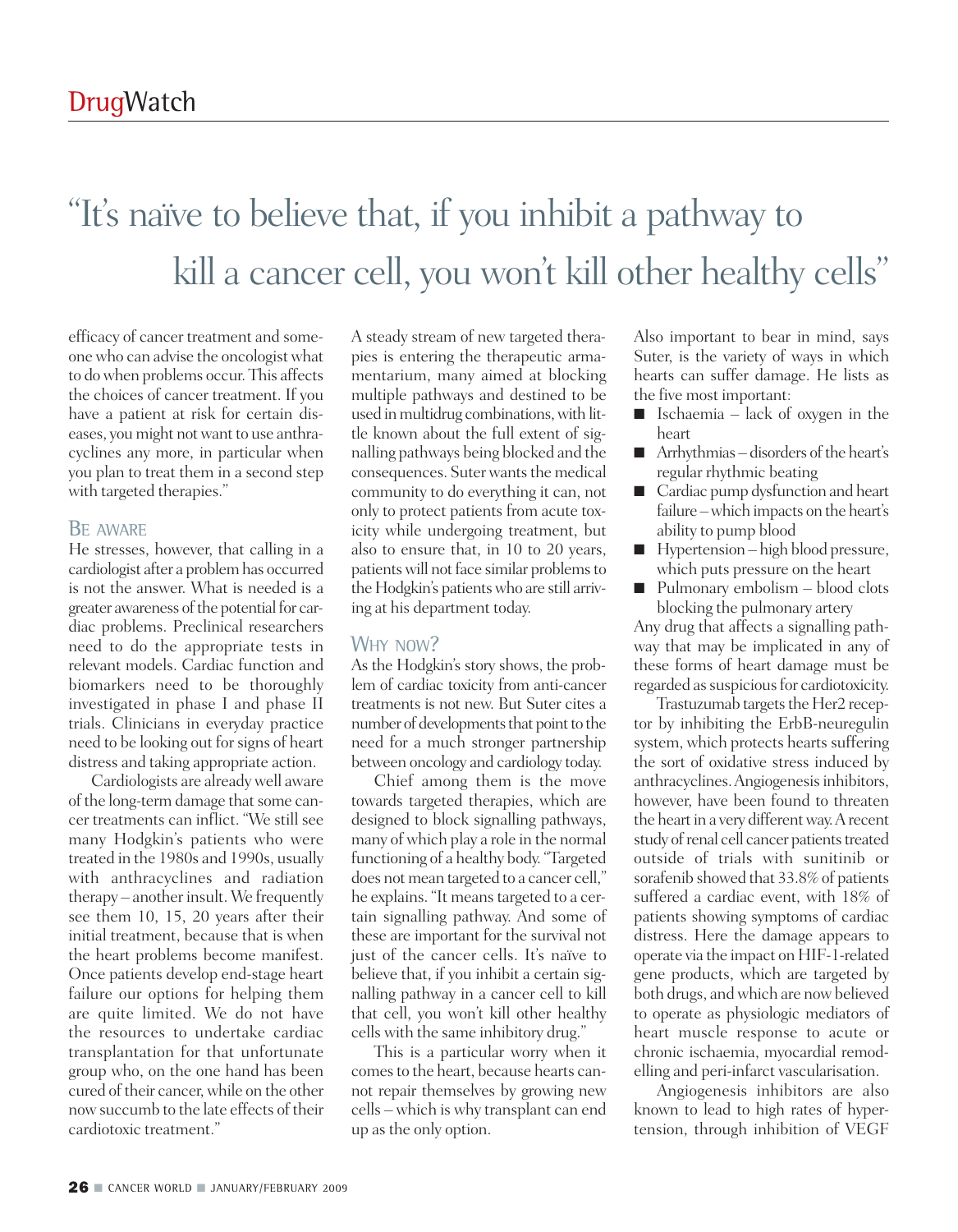receptor signalling – indeed there are some suggestions that the level of hypertension induced may be a predictor of tumour response. Luckily, this appears relatively easy to treat without interfering with the anti-tumour action of the drug.

The fact that so many signalling pathways are implicated in maintaining a healthy heart poses a particular challenge to one of the key strategies that has emerged to address the problem of drug resistance. Multikinase inhibitors such as sunitinib have been deliberately developed with a scattergun approach designed to close down not just the pathways that are the chief suspects in fuelling tumour vascularisation, but also all the back-up pathways that may offer an alternative signalling channel.

This may yet prove a winning strategy, but the price paid in cardiotoxicity is clear: 14% of patients on sunitinib suffered a decrease in LVEF of 10 percentage points or more, while only 5% did so on the more finely targeted sorafenib (*JCO* 26:5204–5212). Rates of hypertension provided by Pfizer and Bayer respectively in the sunitinib and sorafenib package inserts are 30% versus 17%,while a study by Chu et al.(*Lancet* 370:2011–2019) recorded cardiac ischaemia in 18% of patients on sunitinib, comparedwith a figure of 3% given on the sorafenib package insert (though these figures may not be directly comparable).

The move towards targeted paradigms of treatment is sufficient reason on its own to require much tighter coordination between oncology and cardiology.

Yet this, says Suter, is only half the story. The other half relates to the more gradual changes in cancer treatment that have taken place over decades.

#### THE PRICE OF SUCCESS

As therapies improve, and more cancer patients live longer, issues of quality of life and avoiding late effects become increasingly important. Suter points out that many of the effects of real concern occur five or 10 years after treatment.

The use of adjuvant treatments in early disease also demands a careful balance between the likelihood any given patient will benefit from the additional therapy against the possibility of harm. Even some advanced cancers are increasingly treated like chronic diseases. Suter cites breast cancer as an example, where 10 years ago a woman would receive a three-month course of chemotherapy following surgery. "Some of the treatments nowadays we use for five or 10 years, like anti-hormone treatment. Some of the new

targeted drugs you use for one year – probably even longer in the future – so this is another paradigm change and another reason for more side-effects."

In short, the increasing concern over cardiac side-effects is itself largely a side-effect of a good-news story, but it is a concern nonetheless, and Suter believes patients will suffer if the oncology community does notwake-up to the implications. He is reasonably confident that, with trastuzumab at least, patients treated within trials are being followed-up – the HERA trial, for instance, requires cardiac monitoring for 10 years following the end of treatment. However, these trials screened out patients with cardiac disease, significant cardiovascular risk factors and pre-existing pump dysfunction. To his knowledge, no-one is collecting data on the cardiac side-effects among thewider population in which this drug is now used.

Suter worries too that the lessons of the early trastuzumab trials have not yet been fully learned, and drugs are still proceeding through the development pipeline without the appropriate testing for cardiac effects. "When you are developing a drug that belongs to a class known to induce hypertension or pump dysfunction, you would expect prospective monitoring to be in place in the trials to look for signs of these side-effects, but this is not

always happening." The Schmidinger study on sunitinib and sorafenib published in the *Journal of Clinical Oncology*last October (*JCO* 26:5204–5212) seems to justify these fears, concluding that clinical trials have largely underestimated the true level of cardiac damage caused by both drugs. The findings prompted an editorial (Lenihan, *JCO* 26:5154– 5155) that pointed to the need to "revise the reporting of cardiovascular

### The increasing concern over side-effects is itself largely a side-effect of a good-news story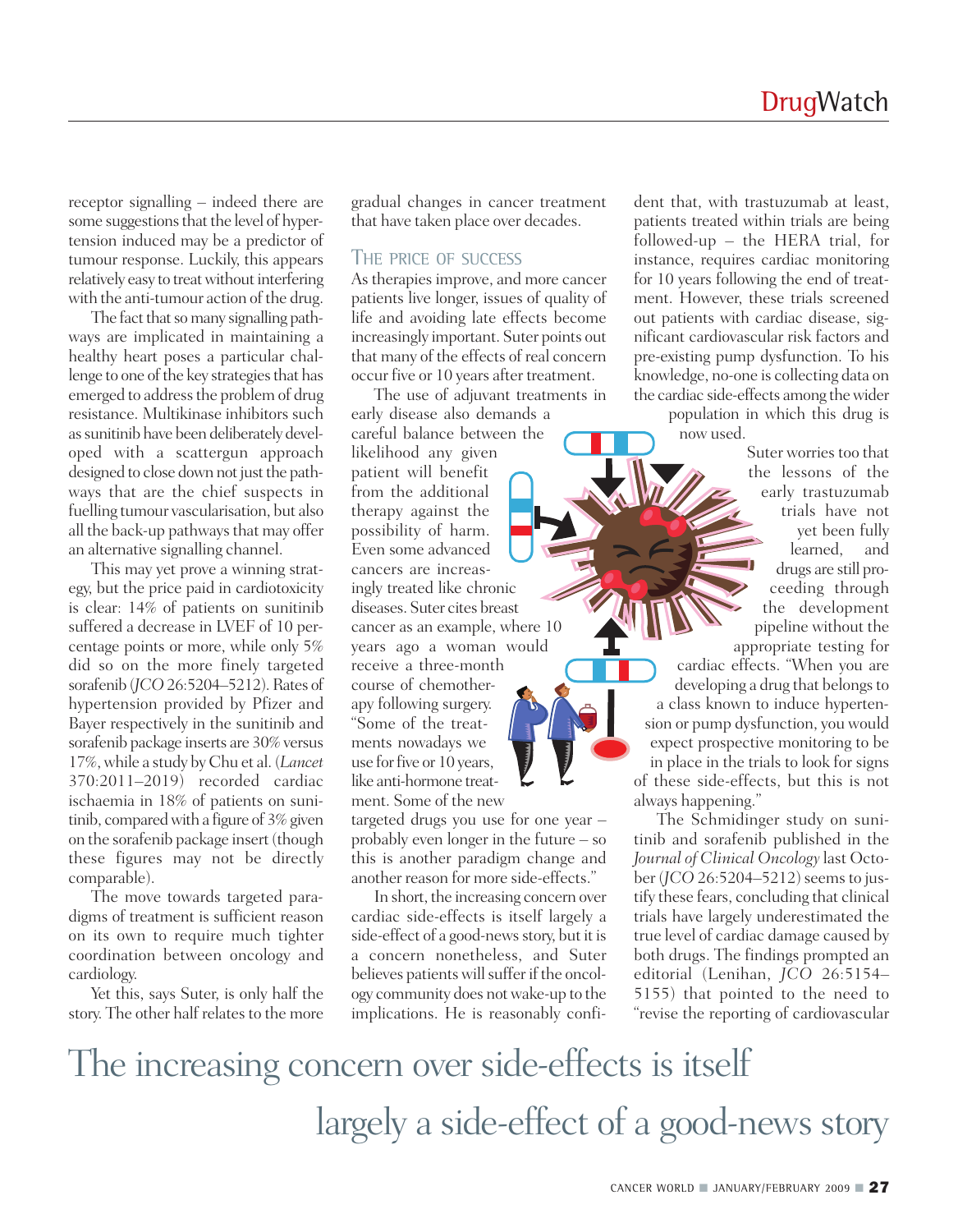## Guidelines are still rare and uncertain, and none exist yet at an international level

toxicity in oncology clinical trials, especially to include an understandable and practical grading system for the clinical diagnosis of heart failure not based solely on investigator reporting of symptoms or serial changes in LVEF." It also called for the reporting of all "clinically important findings that have an effect on outcomes, and not just laboratory-based findings that serve as surrogate markers."

Suter himself is now flagging up potential heart problems that could arise with another angiogenesis inhibitor, bevacizumab, approved in the US for adjuvant treatment of breast cancer, "I am extremely worried about the combination of anti-VEGF and radiation therapy, because both affect endothelial cells."

### THE FUTURE IS INTERDISCIPLINARY

However, it is not possible to generalise, he says. And there is the problem. There is much that we don't know – and we can't know – until the effects of these therapies have been studied in humans for many years.

While there is much more in the literature than when Suter was working out how to treat trastuzumab-related heart failure in 1999, guidelines are still rare and uncertain, and none exist yet at an international level. "What we are looking at is a database of four to five years with some of the targeted therapies, and mainly this is just trastuzumab. We don't know what we are doing, for instance,with anti-VEGF drugs such as sunitinib, sorafenib and bevacizumab."

UK guidelines on cardiac manage-

ment for patients on trastuzumab are set to be published in the *British Journal of Cancer*imminently. Canadian recommendations on risk factors, effects of various regimens, monitoring and management of patients being treated adjuvantly with trastuzumab were published in

2008 in *Current Oncology* (vol 15, pp24–35;see opposite).

Some early studies on the cardiotoxicity of lapatinib, a tyrosine kinase inhibitor that targets much the same pathway as trastuzumab, can be found (e.g. Moy and Goss, *The Oncologist*, 12:756–765). The Schmidinger piece in the *JCO* (vol. 26, pp 5204–5212) provides information on the cardiac management of 74 renal cancer patients on sunitinib or sorafenib, leading to some general conclusions about the importance of effective monitoring for very early signs of heart toxicity and the prompt delivery of appropriate interventions.

"There are no great recommendations," says Suter. "The problem is that we still don't have all the data. We are treating these patients and we see some cardiovascular side effects. What we would be really interested in is what happens to these patients five or 10 years down the road, and these data we don't have."

His advice is two-fold. Be aware and

work closely with cardiologists. "In the clinical setting, in real life, we need physicians who are aware of the problem and who monitor their patients accordingly. If they see any signs of any prob-

lem, they need to take appropriate measures in terms of diagnosis and prevention and treatment."

Interdisciplinary working, he stresses, is only necessary in patients with risk factors, rather than for those who

are young and have no significant cardiovascular risk factors. "You need to identify early on the patients who are at risk, and only for these should you have this interdisciplinary assessment. In breast cancer, a 30-year-old patient who is healthy otherwise, may not need this approach, butwith a 75-year-old patient with long-term hypertension, pre-existing cardiac disease and now Her2 overexpressing breast cancer, it would be best to assess this patient in a cardiooncology clinic before deciding on a treatment plan."

Given the difficulty many cancer services have in developing multidisciplinary approaches within the core oncology specialisms – pathology, surgery, radiotherapy, medical oncology, cancer nursing – it may seem a tall order to bring in cardiology aswell.Afailure to do so, however, will result in unnecessary deaths and suffering from cardiac problems among patients treated with these newtherapies. Suter and his colleagues want to help now, rather than spending decades picking up the pieces.